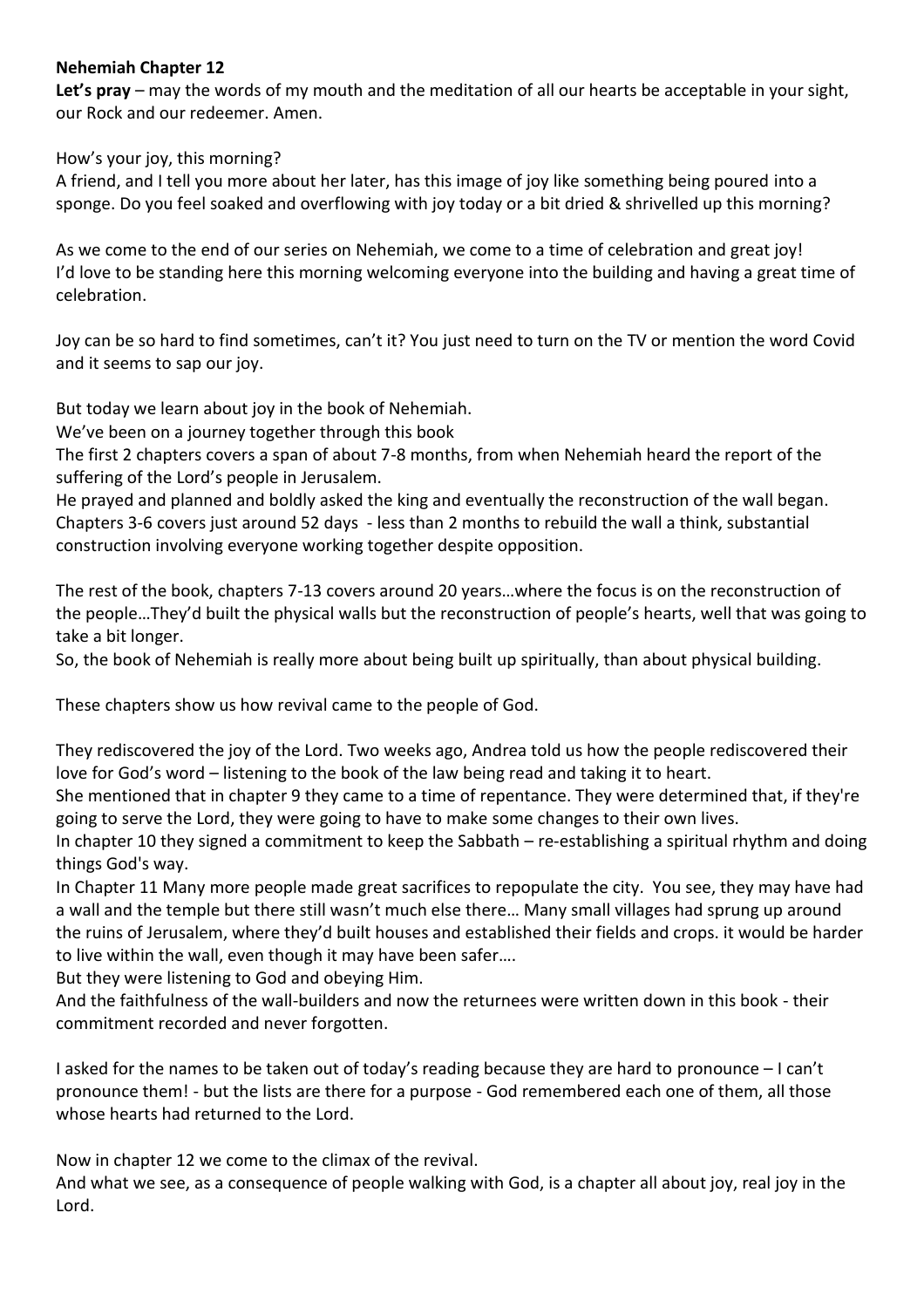V 27 At the dedication of the wall of Jerusalem, the Levites were sought out from where they lived and were brought to Jerusalem to celebrate **joyfully**

And at the end of the chapter, verse 43 And on that day they offered great sacrifices, re**joi**cing because God had given them great **joy**. The women and children also re**joi**ced. The sound of re**joi**cing in Jerusalem could be heard far away.

So, the revival of the people led to great Joy….

The Bible teaches clearly that God's will for you and me, is fullness of joy.

This is God's heart for his people. God's heart for us all

A joyfulness that that overcomes the difficulty that's in the world. A joy that is routed in knowing God.

The people were not doing very well when Nehemiah first showed up. There have been years of neglect of the things of God but, during that period of wall building and subsequent discipleship, the people developed a deep faith, a deep belief in God, and deep trust that he was with them and they chose to trust that His ways were the way to follow.

They were assured of their position with God and although nothing outwardly in their situation other than a wall had changed, **they** have changed and the way that they had perceived life around them had changed. But the wall **was** built, and it was time to celebrate. Not to pat themselves on the back for the job they had done but to thank God for showing them His power to rebuild, his power to protect them from opposition, his power to open their eyes to his glory and his love of his people.

And so, their minds and hearts turned to praise and worship. They gathered, musicians together, those who played cymbals, harps, lyres, trumpets and of course singers.

But first the priests purified themselves, the people, the gates and the wall. And they offered sacrifices. Dedicating the wall to God. Deep gratitude for all God has done.

And we today are still called to dedicate our lives to God, As it says in Romans 12:1 Therefore, I urge you, brothers and sisters, in view of God's mercy, to offer your bodies as a living sacrifice, holy and pleasing to God – this is your true and proper worship. We all need to worship….and it is in worship we meet with God and find joy.

There's a chap called Mike Pilavachi, who leads a church in Watford who recounts a service he went to early in his Christian walk…

He said, I had heard about the great teaching. I was excited as I looked forward to it… But, the thing that impacted me the most was the worship. We sang simple songs, one after another without pause. They may not have been the best tunes in the world and some of the lyrics were far from Shakespearean but the thing that both unhinged me and healed me, was encountering the manifest presence of God as we sang. It really felt like coming home. God was really, really there and he took my breath away.

At the beginning we were told that we were going to worship for 30 to 40 minutes and if we did not like the songs or the style of the music or needed a shot of caffeine, they were very happy for us to go out and get a coffee during that time. Then the minister said something that really struck me. He said you see we're not worshipping for you… I was sure he was going to go on and say we were worshipping for God…. But instead he said this worship is for me and for my team. I cannot teach and we cannot minister until we have first been in the presence of God, ministering to him allowing him to minister to us….

Throughout scripture there is an inseparable link between worship and the presence of God. Of course, worship is more than just songs, but it is when we come **together** to worship – either physically or virtually as church that we encounter God.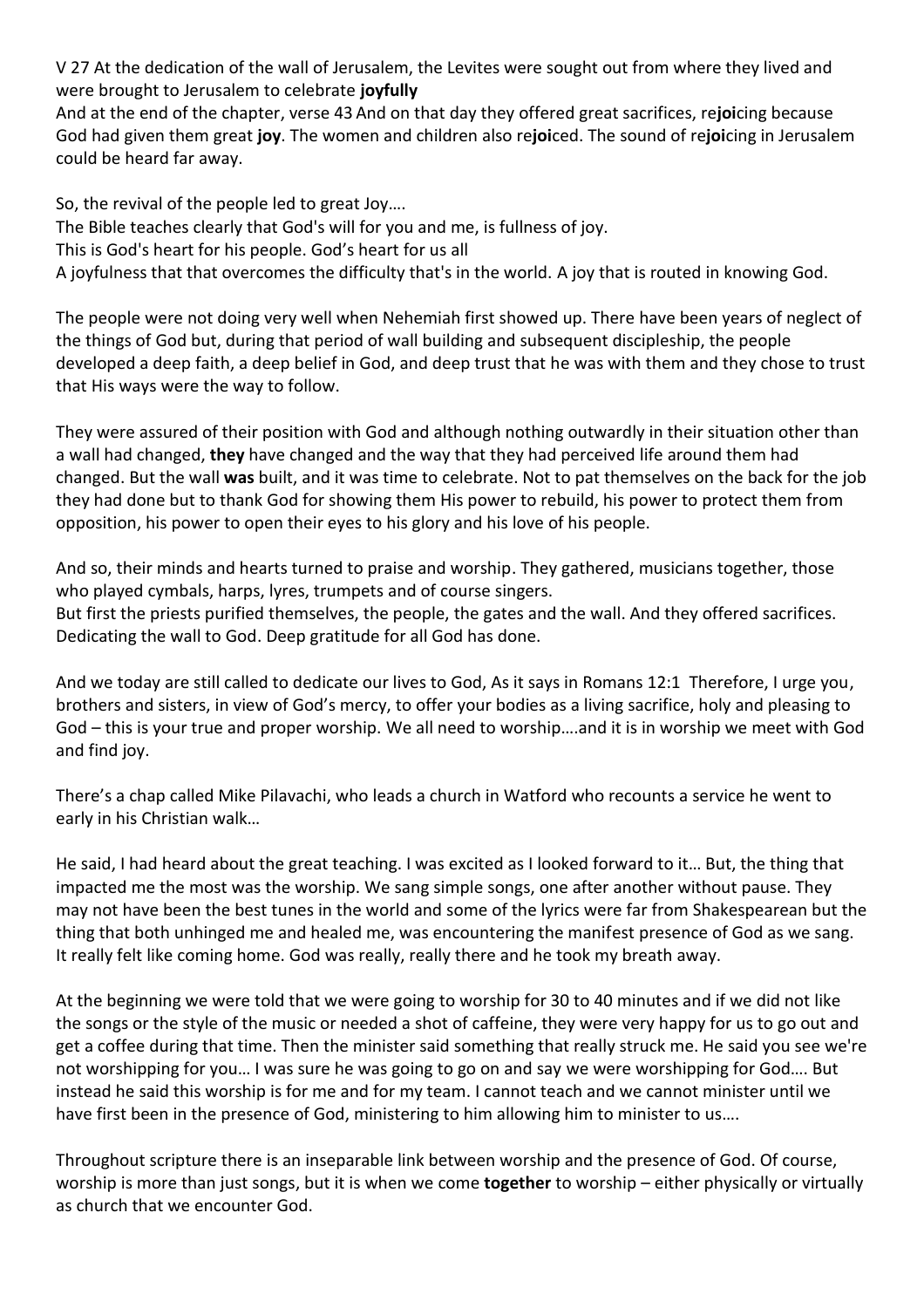Of course, you can meet with God anywhere. But I liken it to a doctor's surgery…well the ones I used to know…You can meet your doctor at a party or in the supermarket – but the surgery is where they make themselves available for appointments. The surgery is where you seek treatment from them. It's like that with God. You can meet God anywhere, you can meet Him in the garden, or in your own private prayer. But the church is where he has agreed to make himself available. The church is where he has covenanted to be present….'where two or three are gathered together in my name, there I am in the midst of them.' The church is given the privilege and promise of the presence of God.

So do not give up meeting…

And so, the party on the wall began … Two choirs marching round the walls and made such a joyful noise – the sound could be heard far away.

Back in the book of Ezra chapter 3, after they had laid the foundations of the temple, they celebrated, and the noise then too was heard far away – but then the priests wept for the temple would never be the same…so some rejoiced and others wept. Andrea reminded us in chapter 8 that there was praise and weeping when the book of the law was read out. Here in Nehemiah chapter 12, they all rejoiced. God turning weeping into joy – what a turn-around - God doing powerful things in the hearts of both the established church, as well as the new people, who were flooding back.

What an image of revival... And with revival came great joy... and joy in itself is contagious... It's good to celebrate and we will celebrate when things are more settled. It's good to have that joy in our hearts…

So, back to my friend and the sponge image…

She's a friend who suffers greatly with chronic pain and PTSD, and I asked her what her definition of joy is and listen to her reply…

So if hope is a sponge, joy is what soaks it. Even if you squeeze a sponge really hard, once it's been soaked, you can't make it fully dry. Joy isn't like happiness. It's not an emotion. It's not a flighty passing feeling that depends… on the boiler not breaking down …. no covid in the kids bubble or everyone we love being safe and well.

It's anchored in the hope we have in Jesus that we are ultimately loved, forgiven and eternally safe and it's fuelled by faith in trusting this loving Jesus to hold us and keep us through the highs and lows of life and bring us to the wide open places of God's grace and glory.

Joy can be a decision as well as an experience. It can be a warm fuzzy experience but it can also be a gritted teeth and teary eyed one. It can be bubbling wellbeing or just enough to wash off the grime of another hard day.

Joy, anchored in the hope we have in Jesus that we are ultimately loved, forgiven and eternally safe. Our reading from Luke reminds us about the heavenly banquet, to which we are welcomed- our joy comes from knowing a loving God now, and also knowing we have an eternal future with him.

Joy is a decision as well as an experience. The people of Jerusalem came together to celebrate. They chose to rejoice – remembering God's goodness – even though things were still tough and if you read on into chapter 13 there were still problems to sort. But they chose to worship.

My friends, it is in coming together in worship, where we find joy. Worship is where we encounter God, worship where our faith can be restored, worship is where our sponges can be re-filled. Let's build our faith in God, let's get to know this awesome God who restores souls and brings joy, let's read our bibles together, repent together and come together in worship. Amen